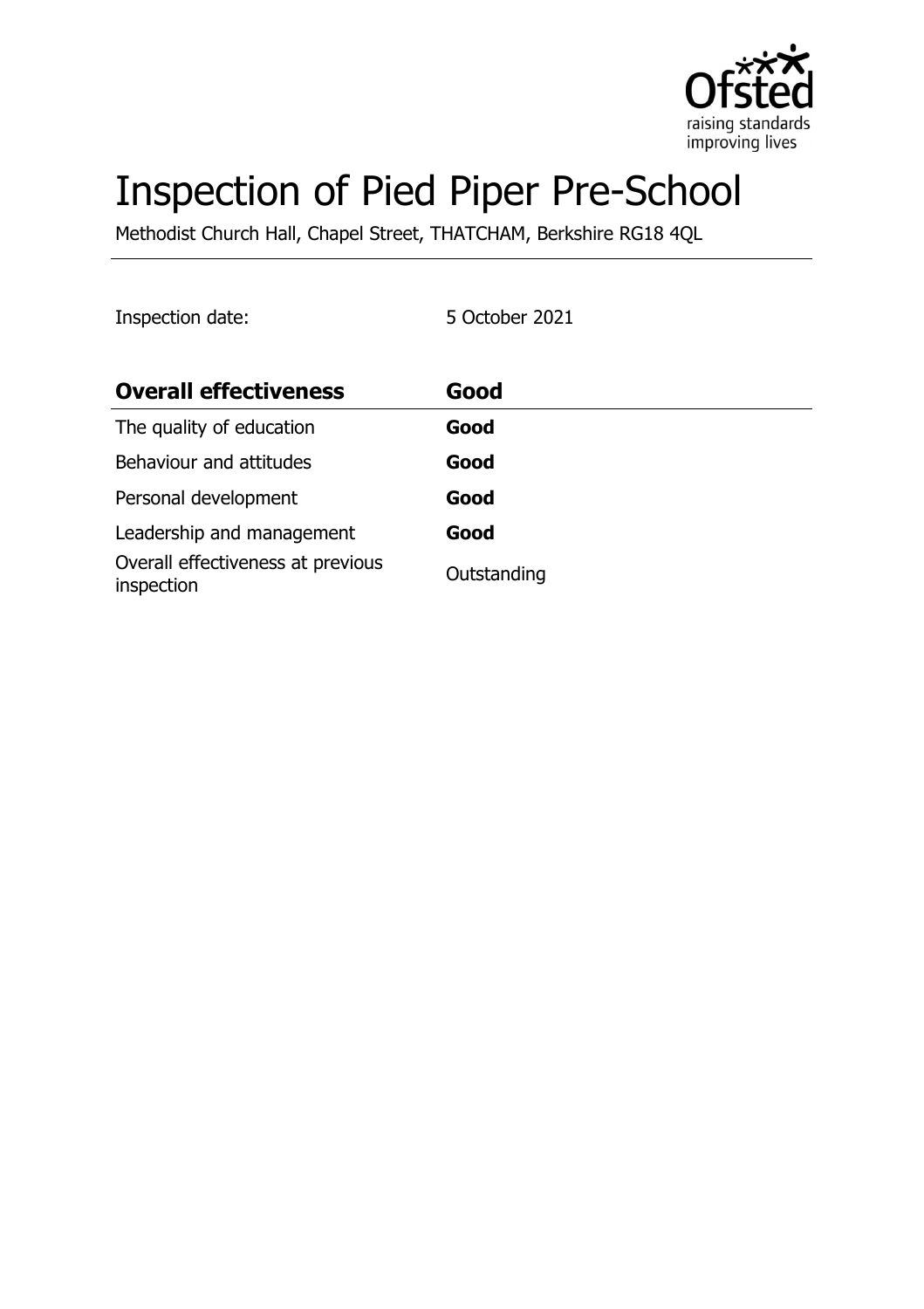

# **What is it like to attend this early years setting?**

#### **The provision is good**

Children are happy at the pre-school and demonstrate that they feel safe and secure through their positive attitudes towards learning. They quickly become engaged in their chosen activities on arrival and are motivated to make choices and remain busy throughout the day. Children show high levels of independence and imagination in their play. They particularly enjoy playing in the well-resourced area outdoors. Children develop their coordination as they work out how to successfully negotiate balancing beams without falling, using croquet mallets for balance. They are avid birdwatchers and create colourful bird feeders from apples, which they hang in the trees to attract the birds.

Staff act as positive role models to children, who respond well to staff's high expectations for their good behaviour. Children successfully learn to self-regulate their feelings and manage conflict well, such as using a sand timer to take turns with a popular resource. They play an active part in the well-organised morning register time, where they attentively follow the group rules, such as putting their hand up to alert staff when they want a turn to speak.

Staff plan a range of exciting activities that promote children's curiosity and interest in learning. Children readily join in. However, on occasions, staff do not make the most of the opportunities that arise to extend and challenge children's learning further.

#### **What does the early years setting do well and what does it need to do better?**

- Staff assess children's progress accurately. Overall, they use their good knowledge of children's individual interests to plan effectively to help children to progress in all aspects of their learning. However, staff do not always identify when they need to adapt their teaching to help children deepen their understanding in areas of learning where their knowledge is less secure. Despite this, all children, including those in receipt of additional funding and children who speak English as an additional language, make good progress over time. They develop high levels of confidence, in readiness for their move to school.
- Children's communication and language skills are supported effectively. Children listen attentively as staff read stories in a highly expressive way which captures children's attention very successfully. Children remember well what they have been taught. For example, older children remember the different characters in favourite books and start to identify simple words in the story. Staff build on children's vocabulary well. For example, they introduce words such as 'kernel' and 'core' during an activity where children use apples and sunflower seeds to make a bird feeder.
- $\blacksquare$  Children learn to enjoy a healthy and active lifestyle. They play an active part in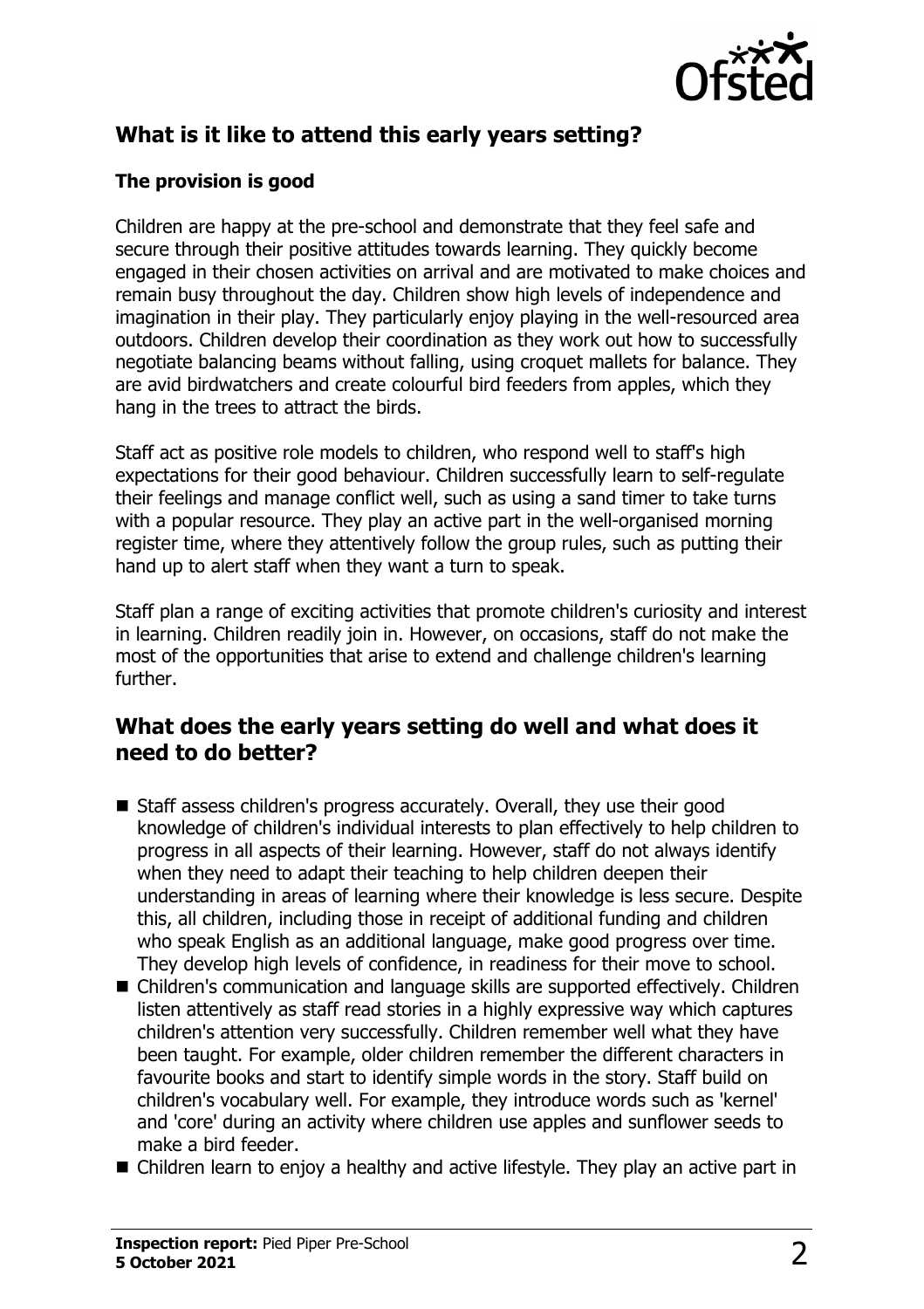

community projects, such as donating food to the local food bank and learning about healthy food choices. Children develop their coordination skills and enjoy the outdoors. They enjoy yoga and safely climbing trees.

- Staff foster a nurturing atmosphere that is focused on building children's confidence and self-care skills, in readiness for school. Children learn about the needs of others in the wider community, such as through regular visitors to the pre-school. Children develop a positive awareness of their uniqueness and other people's differences. They are well supported to use good manners and are respectful of their environment.
- $\blacksquare$  The committee maintains good oversight of staffing and operational matters in the pre-school. It supports staff effectively to manage their workload and wellbeing. The manager is a strong and capable leader. She monitors staff's performance well, overall, including through regular training, staff meetings and constructive feedback. The views of staff and parents are highly valued and there are regular opportunities for them to share their opinions and for these to be acted on.
- $\blacksquare$  Partnerships with parents are effective and support children's well-being and learning successfully. For example, staff carry out home visits and use the information they gather to help new children settle quickly when they first start at the pre-school. Parents are signposted to resources to support children's continued learning at home, such as a local library initiative that links to the activities offered in the pre-school to support communication.

# **Safeguarding**

The arrangements for safeguarding are effective.

The committee, manager and staff understand their roles and responsibilities to keep children safe. Effective recruitment procedures ensure that the adults working with children are suitable. Staff know the possible signs that could indicate a child is at risk of harm. They are clear on what to do should they have any concerns about a child. Staff make sure that they identify any hazards in the environment quickly and minimise any risks to children.

## **What does the setting need to do to improve?**

#### **To further improve the quality of the early years provision, the provider should:**

- $\blacksquare$  support staff to make a clear link between the intent and delivery of planned activities so that children are fully challenged and engaged
- $\blacksquare$  focus professional development on helping staff to adjust their teaching to consider children's different learning needs during activities so that staff correct children's misunderstandings and support their learning even further.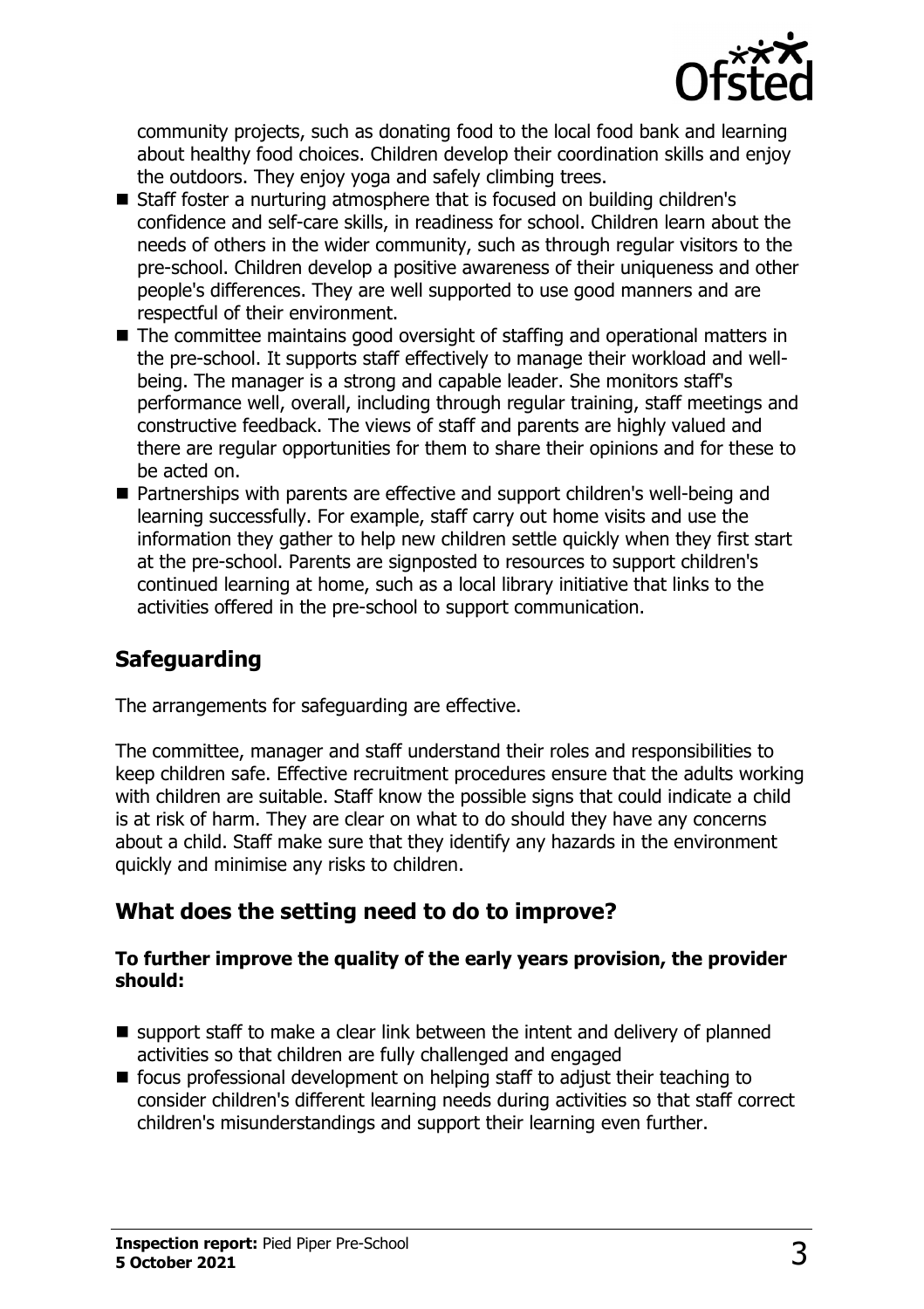

| <b>Setting details</b>                         |                                                                                      |
|------------------------------------------------|--------------------------------------------------------------------------------------|
| Unique reference number                        | 511121                                                                               |
| <b>Local authority</b>                         | <b>West Berkshire</b>                                                                |
| <b>Inspection number</b>                       | 10108521                                                                             |
| <b>Type of provision</b>                       | Childcare on non-domestic premises                                                   |
| <b>Registers</b>                               | Early Years Register, Compulsory Childcare<br>Register, Voluntary Childcare Register |
| Day care type                                  | Sessional day care                                                                   |
| Age range of children at time of<br>inspection | 2 to $4$                                                                             |
| <b>Total number of places</b>                  | 24                                                                                   |
| Number of children on roll                     | 22                                                                                   |
| Name of registered person                      | Pied Piper Pre School Committee                                                      |
| Registered person unique<br>reference number   | RP905342                                                                             |
| Telephone number                               | 01635 873814                                                                         |
| Date of previous inspection                    | 5 March 2013                                                                         |

### **Information about this early years setting**

Pied Piper Pre-School opened in 1986. It operates from the Methodist Church close to Thatcham town centre in West Berkshire. The pre-school employs six members of staff, including an administration assistant. Five staff hold recognised early years childcare qualifications up to level 3. The manager also holds early years teacher status. The pre-school opens for four days a week during school term times. Sessions are from 9am to 3pm on Monday, Tuesday and Thursday and from 9am to midday on Friday. The pre-school provides funded early education for two-, three- and four-year-old children.

## **Information about this inspection**

**Inspector** Melissa Cox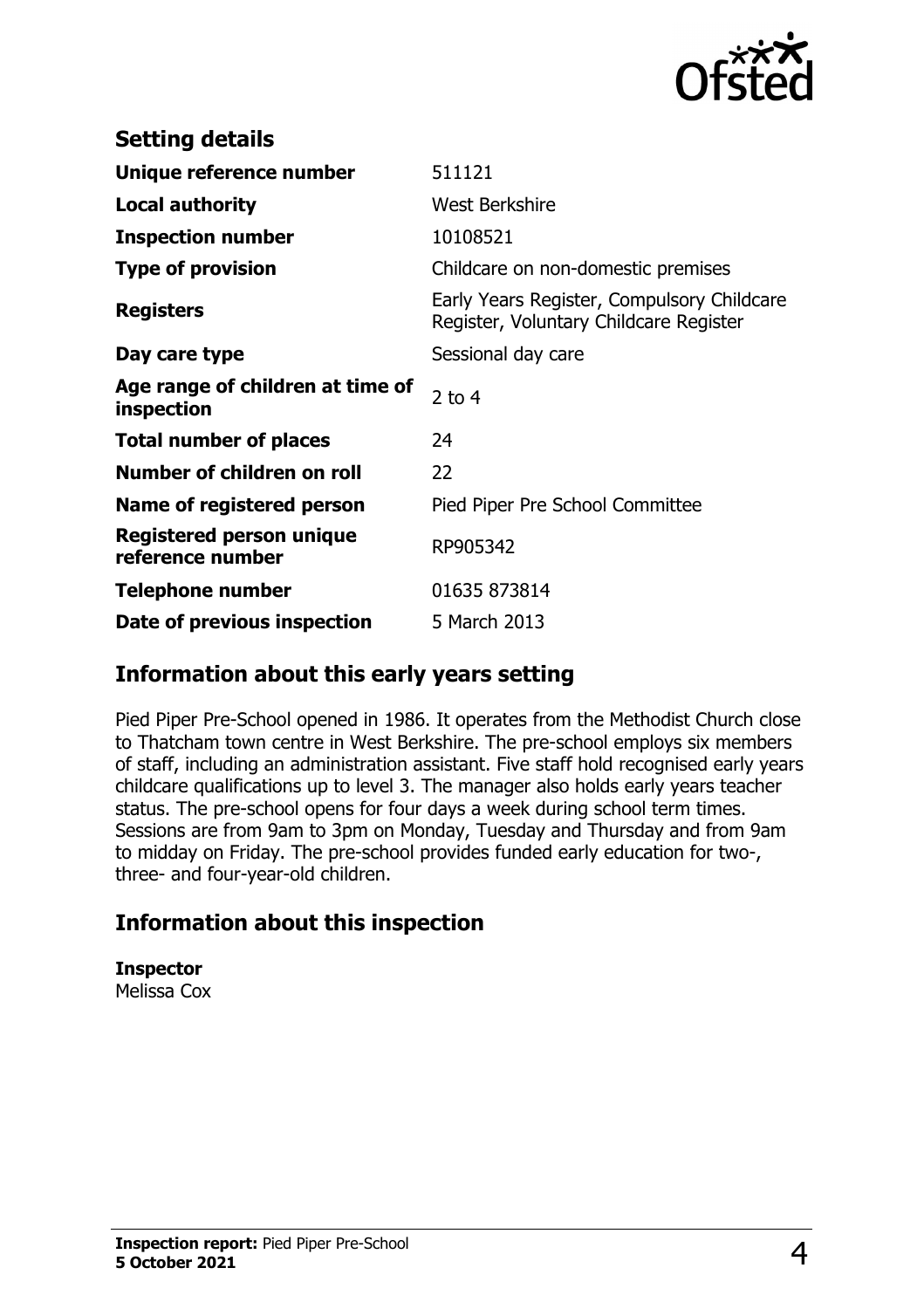

#### **Inspection activities**

- $\blacksquare$  This was the first routine inspection the pre-school received since the COVID-19 (coronavirus) pandemic began. The inspector discussed the impact of the pandemic with the nominated individual and the manager and has taken that into account in the evaluation of the setting.
- $\blacksquare$  The manager and the inspector had a learning walk together around all areas of the pre-school and discussed the early years curriculum.
- $\blacksquare$  The inspector talked to staff and children at appropriate times during the inspection.
- The inspector looked at relevant documentation and reviewed evidence of the suitability of committee members and also staff working in the pre-school.
- $\blacksquare$  Children told the inspector about their friends and what they enjoy doing at the pre-school.
- $\blacksquare$  The inspector took account of parents' views and written testimonials.

We carried out this inspection under sections 49 and 50 of the Childcare Act 2006 on the quality and standards of provision that is registered on the Early Years Register. The registered person must ensure that this provision complies with the statutory framework for children's learning, development and care, known as the early years foundation stage.

If you are not happy with the inspection or the report, you can [complain to Ofsted](http://www.gov.uk/complain-ofsted-report).